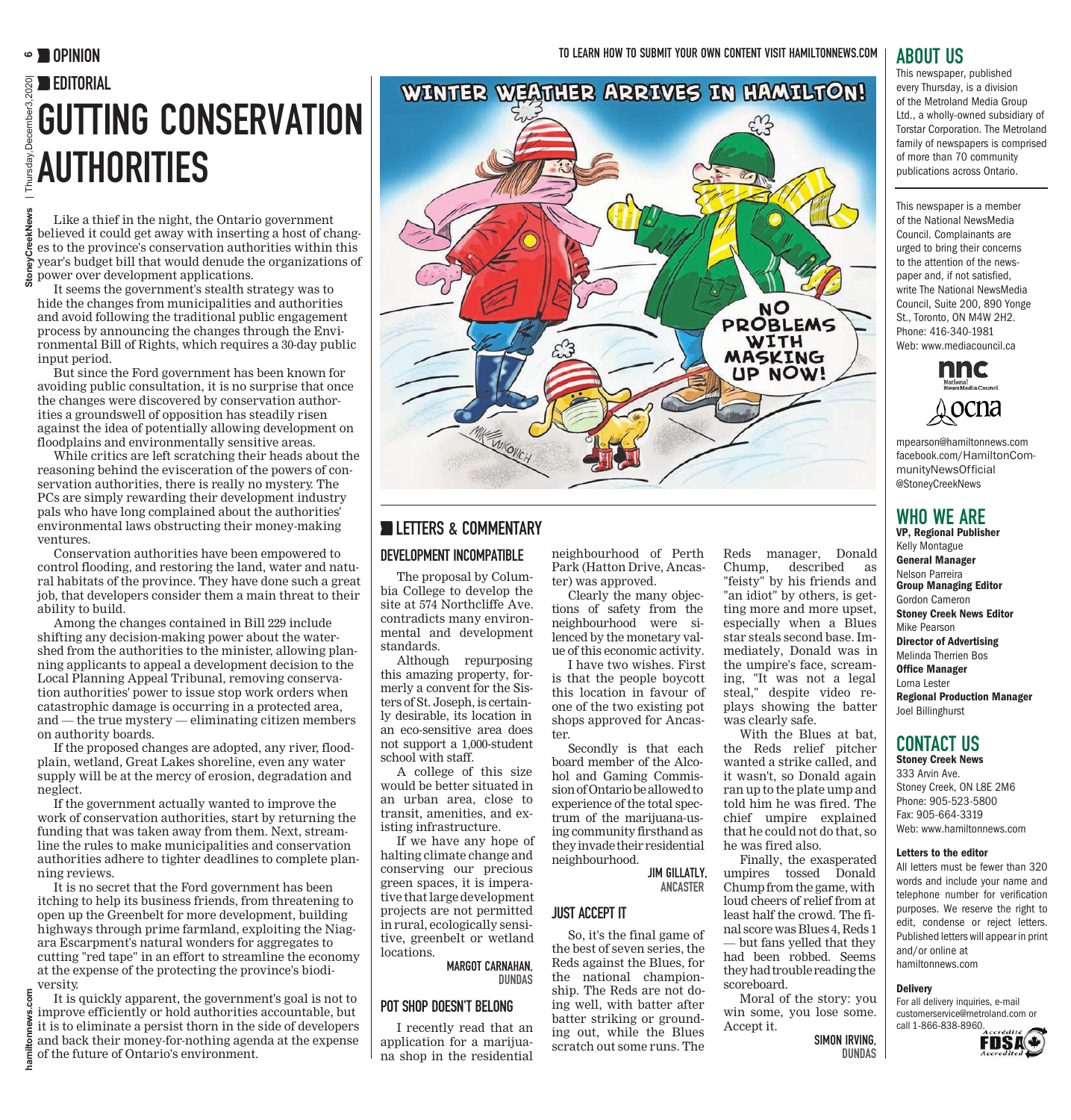# EDITORIAL COUNCIL'S THIN SKIN

Hamilton city council already had a frayed relationship with the community, but 2020 has also revealed several councillors' contentious attitudes and bullying tactics toward residents who have been critical of their decisions and views.

While there has been a noticeable antagonism by councillors directed against the public, especially over planning and policing issues, for some their thin skin has started to show since council adopted virtual public meetings. In some cases, these encounters between

councillors and members of the public has been, frankly, an embarrassment to the city.

To be fair, several councillors may have a reason to be sensitive toward certain segments of the public. At least two, and their office staff, have had to endure hate-filled social media posts and threatening telephone calls. Other councillors have had a running battle against social media provocateurs who take sadistic pleasure at poking a stick at their favourite councillor's hide, waiting gleefully for a response.

So it's not quite a shock that city staff have been examining excluding some of the letters sent to councillors that normally appear on various committees' and council's public agendas.

The city clerks argue that since councillors are not authorized to discuss code of conduct issues, critical letters should instead be sent to the integrity commissioner for review. The clerks, and the city's solicitor, say that limiting publication of critical letters isn't an infringement of a person's right to free speech because the city is not banning the critical letters outright.

**hamiltonnews.com StoneyCreekNews** | Thursday,February4,2021| **10**

Ě

It's a specious argument predicated upon preventing the public from hearing a resident's complaint about a councillor. It fundamentally limits a resident's ability to make a point and air an issue and would make clerks the gatekeepers in charge of protecting the reputation of councillors.

Municipalities and other public bodies make broad decisions that have wide-reaching impacts across society. They are supposed to make those decisions in a free, open and democratic manner. However, in some cases Hamilton staff and councillors have knowingly tried to limit the public's right to know through questionable decisions, whether it is holding unauthorized in camera meetings, or skirting the rules to hold private gatherings, or curtailing freedom of expression requests. It is only when municipalities can be challenged for their decisions and actions, and held to account that the democratic principle is upheld.

A municipality cannot issue an order against a person's liberty in a capricious manner without a valid public purpose. Under the Charter of Rights and Freedoms, a government must show its actions to limit an individual's rights or freedoms impair those rights as little as possible.

Hamilton city staff have argued that there is a need to balance the rights of individuals and that staff have an obligation to "guide" information that is critical of councillors away from public view and toward an opaque process.

But what the city is really trying to do is minimize<br>disruption that a critical letter will have on a councillor. disruption that a critical letter will have on a councillor. It's not preserving order and ensuring the safety and security of staff. It's merely attempting to preserve the reputation of councillors.



# **LETTERS & COMMENTARY**

#### RECIPE FOR DISASTER

How can we guarantee rapid and widespread CO-VID? Simple. Delay effective control measures/restrictions two months beyond obvious rampant CO-VID data.

Institute grey-zone lockdowns for the GTA and environs near year-end, with minimal constraints elsewhere. Don't enact cross-region travel restrictions. Lockdown Hamilton but not Halton, Niagara and nearby districts until Boxing Day.

It's the perfect storm: encouraging shoppers and revellers to migrate extensively, criss-crossing Southern Ontario, spreading disease.

Allow people from grey zones to travel to "open" regions, carrying COVID, and spreading it into our own communities by the newly infected.

Don't apply effective systems to monitor, report, and enforce COVID transgressions by scofflaws.

Then sit back and watch cases spike, with hospitals and medical professionals overwhelmed beyond human capacity, with sickness and death.

ROMEO PALOMBELLA, HAMILTON MOUNTAIN

#### STOP POINTING FINGERS

Paul Johnson, general manager of Healthy and Safe Communities, recently suggested that visitors are spreading the virus in long-term care homes. Visitors must not be wearing masks then, though you can't enter any facility without wearing one.

It has been over eight months since horrid conditions were unveiled in long-term care homes and we are still hearing stories of facilities being understaffed, health care workers short of personal protective equipment and residents being left unattended, with some not even getting basic medical care. Residents are also being cramped together with lit-

### ABOUT US

This newspaper, published every Thursday, is a division of the Metroland Media Group Ltd., a wholly-owned subsidiary of Torstar Corporation. The Metroland family of newspapers is comprised of more than 70 community publications across Ontario.

This newspaper is a member of the National NewsMedia Council. Complainants are urged to bring their concerns to the attention of the newspaper and, if not satisfied, write The National NewsMedia Council, Suite 200, 890 Yonge St., Toronto, ON M4W 2H2. Phone: 416-340-1981 Web: www.mediacouncil.ca



mpearson@hamiltonnews.com facebook.com/HamiltonCommunityNewsOfficial @StoneyCreekNews

## WHO WE ARE

tle distancing, so much so that residents are infecting

Johnson should stop pointing fingers at the visitors and look to the provincial government, who has turned a blind eye to longterm care residents and health-care workers.

It was interesting to hear that our local Dundas Star was returning to its original 'front page.' My Aunt living here in Dundas, faithfully mailed the weekly edition during the 1940s and 50s to my dad and our family living in Sas-

We moved to Dundas in 1954 and have continued to enjoy the Dundas Star.

> TREVOR JONES, DUNDAS

Scan to see more letters online

TINA MAINI, HAMILTON

each other.

**MEMORIES** 

katchewan.

VP, Regional Publisher Kelly Montague General Manager Nelson Parreira Group Managing Editor Gordon Cameron Stoney Creek News Editor Mike Pearson Director of Advertising Melinda Therrien Bos Office Manager Lorna Lester Regional Production Manager Joel Billinghurst

### CONTACT US

Stoney Creek News 333 Arvin Ave. Stoney Creek, ON L8E 2M6 Phone: 905-523-5800 Fax: 905-664-3319 Web: www.hamiltonnews.com

#### Letters to the editor

All letters must be fewer than 200 words and include your name and telephone number for verification purposes. We reserve the right to edit, condense or reject letters. Published letters will appear in print and/or online at hamiltonnews.com

**Delivery** 

For all delivery inquiries, e-mail customerservice@metroland.com or call 1-866-838-8960.